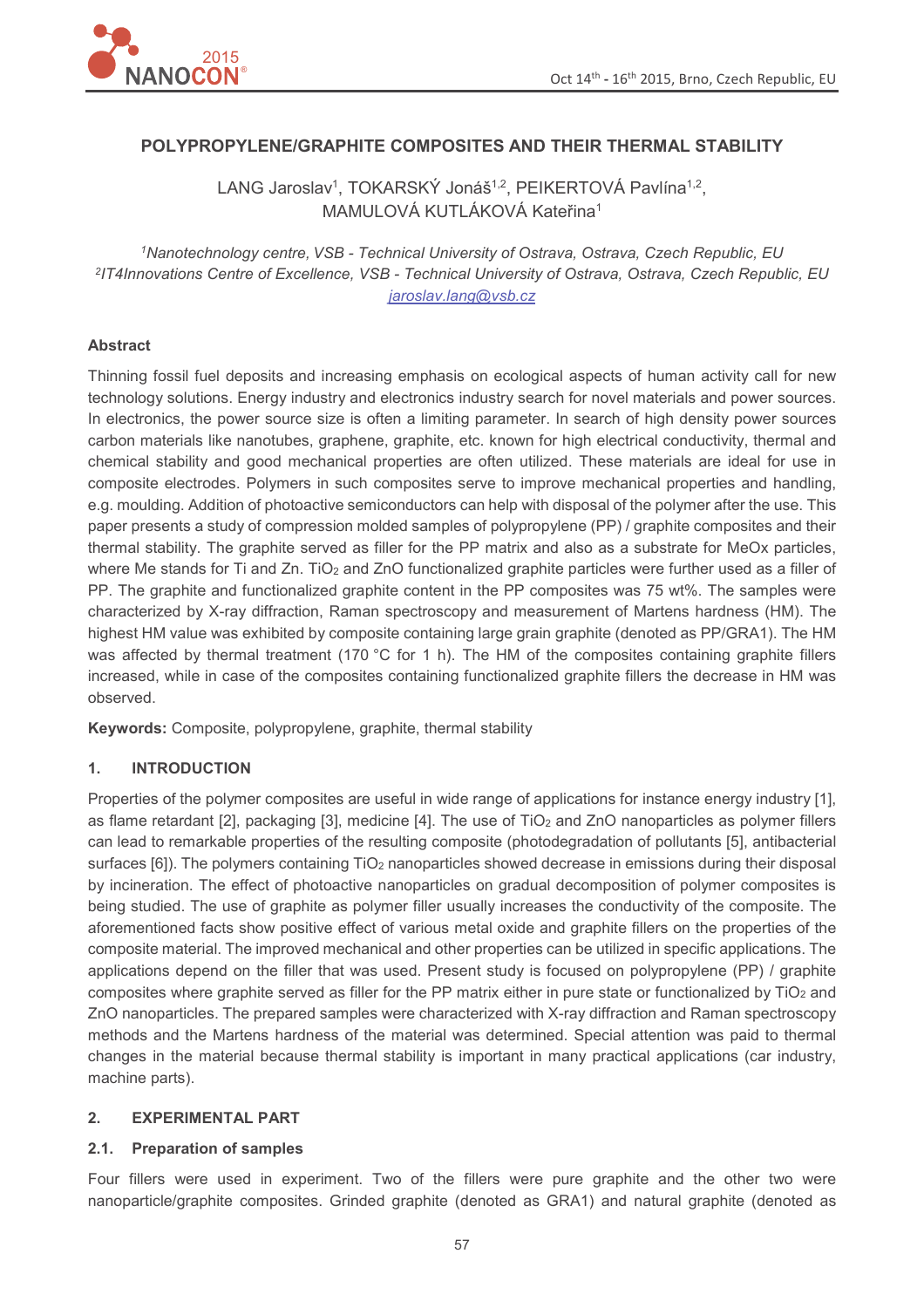

GRA2). According to the results of our previous research focused only on graphite-based fillers, different graphites were chosen for each nanoparticle. Therefore, GRA1 and GRA2 served as substrate for  $TiO<sub>2</sub>$  and ZnO, respectively. TiO<sub>2</sub> and ZnO on graphite substrates were prepared by hydrothermal method and after drying the resulting material containing 50 wt% of TiO<sub>2</sub> or ZnO was calcined at 500 °C for 1 h. These fillers were denoted as GRA1Ti and GRA2Zn. For more information the reader is referred to the Czech Patent Application PV 2013-973 [7].

Granulated PP was mixed with MAH-g-PP (maleic anhydride grafted PP) and resulting mixture was dissolved in xylene under vigorous stirring at 130 °C. Then the filler was added (75 wt%) and left to react in contact for 3 h. After 3 h the mixture was transferred to acetone in order to precipitate the polymer composite. Further, this product was rinsed with acetone, dried at 60 °C, and disintegrated in high speed disintegrator (29 000 rpm, for 5 min). Finally, prepared powder composite was compression molded at 180 °C under the pressure 8 MPa for 5 min. Composites were denoted as PP/filler, i.e. for example PP/GRA1 is composite containing grinded graphite GRA1.

Samples were thermally treated in Memmert laboratory oven at 170 °C for 1 h.

## **2.2. Characterization of samples**

The structure of the samples was determined using X-ray diffraction (XRD) analysis. Bruker D8 Advance diffractometer (Bruker AXS, Germany) equipped with a fast position sensitive detector VÅNTEC 1 was used. XRD analysis was performed in reflection mode under Co<sub>Kα</sub> irradiation ( $\lambda$  = 1.7889 Å) and the phase compositions of samples were determined using database ICDD PDF-2 (2004 release).

For Raman spectroscopy analysis was used Raman microscope XploRATM (HORIBA Jobin Yvon, France) equipped with 532 nm excitation laser source, 50×objective and using 1200 groove / mm grating.

Martens hardness (HM) of all samples was measured using hardened steel ball indentor with diameter  $\frac{1}{4}$ " (6.35 mm) under the load 100 N. ZWICK ZHU 2.5 hardness testing machine was used.

## **3. RESULTS AND DISCUSSION**

Structural changes were examined by XRD and Raman spectroscopy. Measured Raman spectra of the samples PP, PP/GRA1, PP/GRA2, PP/GRA1Ti, and PP/GRA2Zn are compared in **Fig. 1**. Spectrum of the pure PP corresponds to the typical polypropylene spectrum with its characteristic bands. In the other prepared samples these bands are not clearly visible, probably due to the higher intensity of the graphite matrix. Presence of the PP is confirmed only by the broad structured band (2800-3000 cm<sup>-1</sup>), which belongs to the symmetric and asymmetric C-H vibrations of CH<sub>2</sub>- and CH<sub>3</sub>- groups [8]. The band is most intensive in the PP spectrum, thus it is obvious that other less intensive bands are not observed.

In the spectrum PP/GRA1Ti presence of TiO<sub>2</sub> was proved. In measured points both forms of TiO<sub>2</sub> (anatase and rutile) were observed. Rutile was measured only in one of the measured points, thus is present in minority in the sample and only the spectrum with the anatase form is shown in the **Fig. 1**, as the typical spectrum of the sample. Presence of the anatase is proved by the band at 145 cm<sup>-1</sup>, which is the main anatase band [9]. In the spectrum of PP/GRA2Zn bands typical for the ZnO presence were observed (e.g. 99 cm-1) [10].

Bands belonging to the graphite structure are present at 1330, 1584 and 2714 cm-1, these bands respectively correspond to the disorder band (D band), graphitic band (G band) and 2D (G') band [11,12]. D band specifies the level of disturbance in the sample and its increasing intensity is in good correlation with the increasing intensity of the structured band under 3000 cm-1 (main PP band).

In the XRD patterns (**Fig. 2**) presence of the main components of the fillers and also of the polymer matrix PP was identified. It was observed that the diffraction lines of PP are diminished in samples with photoactive fillers.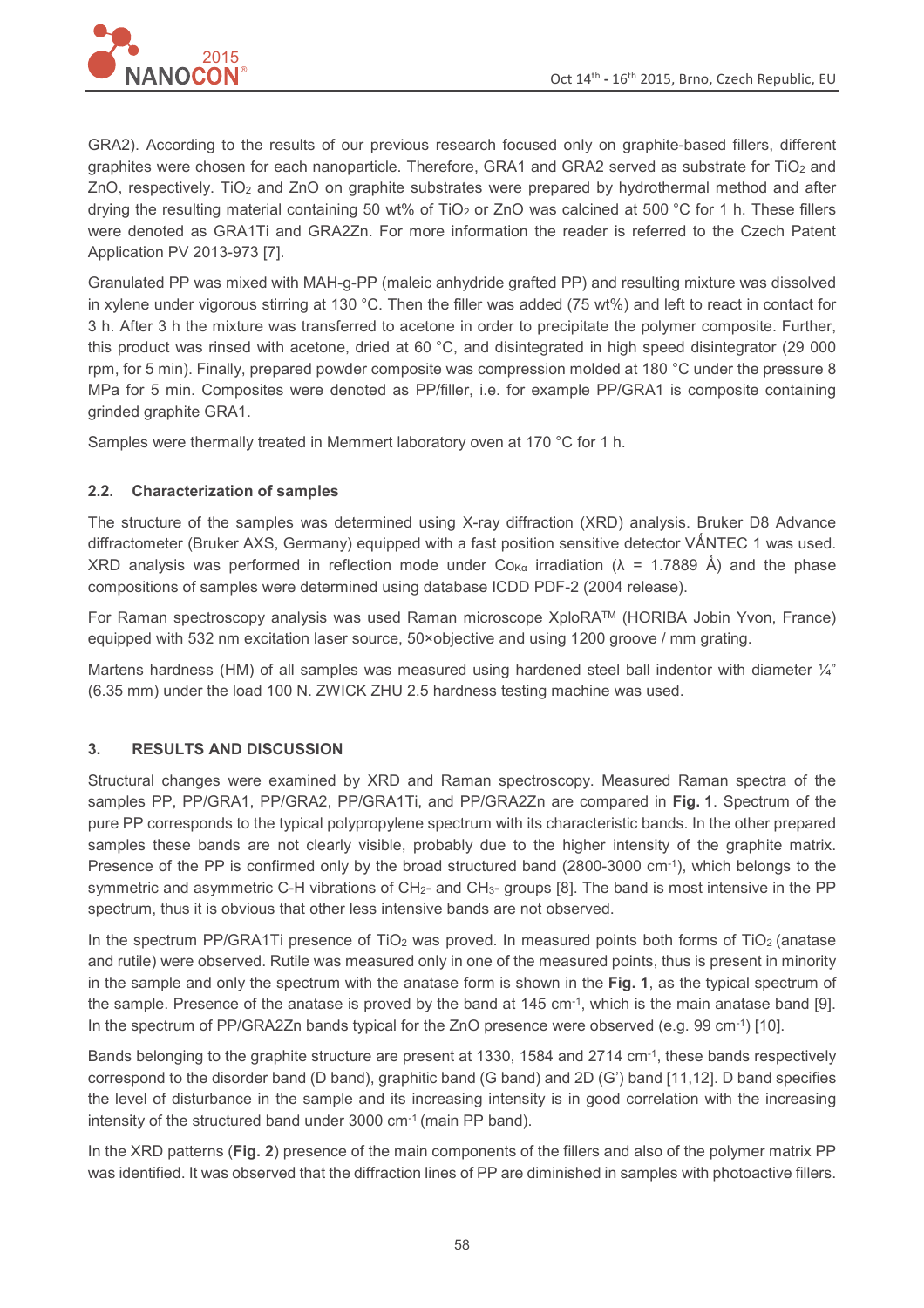



**Fig. 1** Raman spectra of prepared samples PP (a), PP/GRA1 (b), PP/GRA2 (c), PP/GRA1Ti (d) and PP/GRA2Zn (e) before thermal treatment



**Fig. 2** XRD pattern of prepared samples PP (a), PP/GRA2Zn (b), PP/GRA1Ti (c), PP/GRA2 (d), and PP/GRA1 (e) before thermal treatment. 1 - α-polypropylene, 2 - graphite, 3 - ZnO, 4 - TiO<sub>2</sub>

**Table 1** Comparison of Martens hardness (HM) values for samples before and after thermal treatment at 170 °C for 1 h

| Sample    | НM    |             |
|-----------|-------|-------------|
|           | 25 °C | 170 °C (1h) |
| РP        | 31    | 490         |
| PP/GRA1   | 548   | 653         |
| PP/GRA2   | 378   | 405         |
| PP/GRA1Ti | 191   | 146         |
| PP/GRA2Zn | 269   | 224         |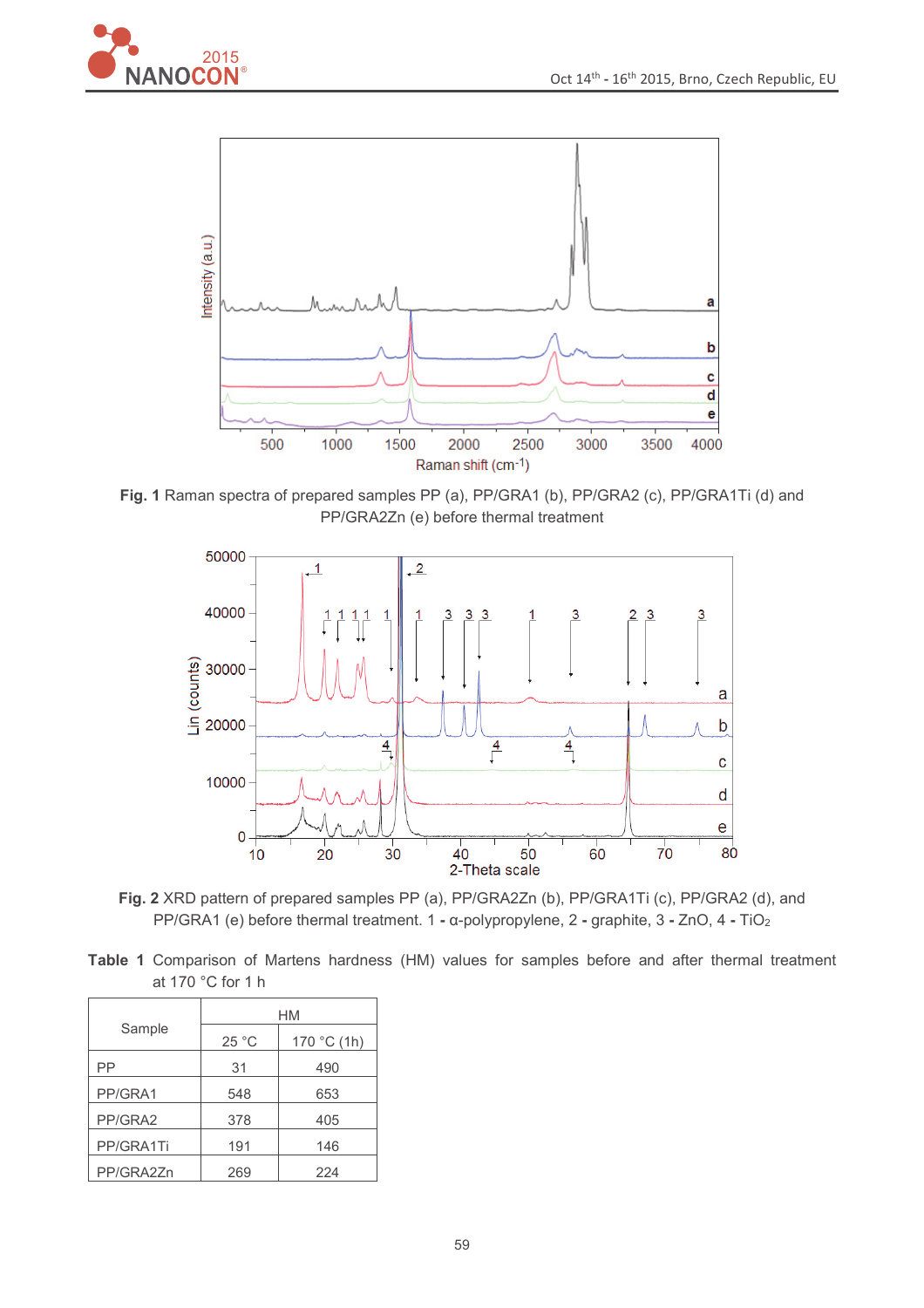

Results summarized in **Table 1** revealed that pure PP and composites containing GRA1 and GRA2 fillers showed increase in HM after thermal treatment while in case of composites containing photoactive fillers the HM values decreased.

Raman spectra of all prepared composites and pure PP after thermal treatment at 170 °C for 1 h are compared in **Fig. 3**. Spectrum of the pure PP is similar to the spectrum of PP before thermal treatment and no significant changes were observed. Only small increase of the background is visible. In the spectra of composite samples the broad structured band under 3000 cm-1 is not clearly visible in most measured points and the diminished intensity of this band is the only change in the spectra of PP/GRA1 and PP/GRA2 samples after thermal treatment.

Same as in previous case (see **Fig. 2**) the presence of anatase form of TiO<sub>2</sub> was confirmed in the sample PP/GRA1Ti. This spectrum exhibits high fluorescent background and therefore, even the bands of graphite structure have low intensity and the PP band was not clearly identified. Also in the sample of PP/GRA2Zn the background is high and the graphitic bands are less intensive. Moreover, no bands corresponding to the zinc presence were detected in the spectrum PP/GRA2Zn.



**Fig. 3** Raman spectra of samples PP (a), PP/GRA1 (b), PP/GRA2 (c), PP/GRA1Ti (d), and PP/GRA2Zn (e) after thermal treatment at 170 °C for 1 h

Comparison of XRD patterns of samples before (**Fig. 2**) and after (**Fig. 4**) thermal treatment showed no significant structural changes. The most notable one is broadening of reflection at position  $\sim 17^{\circ}$  20 for PP/GRA1 sample (**Fig. 4e**). Loss of sharpness of the reflection suggests partial loss of crystallinity of PP.

XRD analysis as well as Raman spectroscopy did not prove existence of significant structural changes after thermal treatment of the composites. Some of the samples showed increase of fluorescence background thanks to the high signal intensity of graphite over signal of PP and therefore it was not possible to observe any changes of PP structure.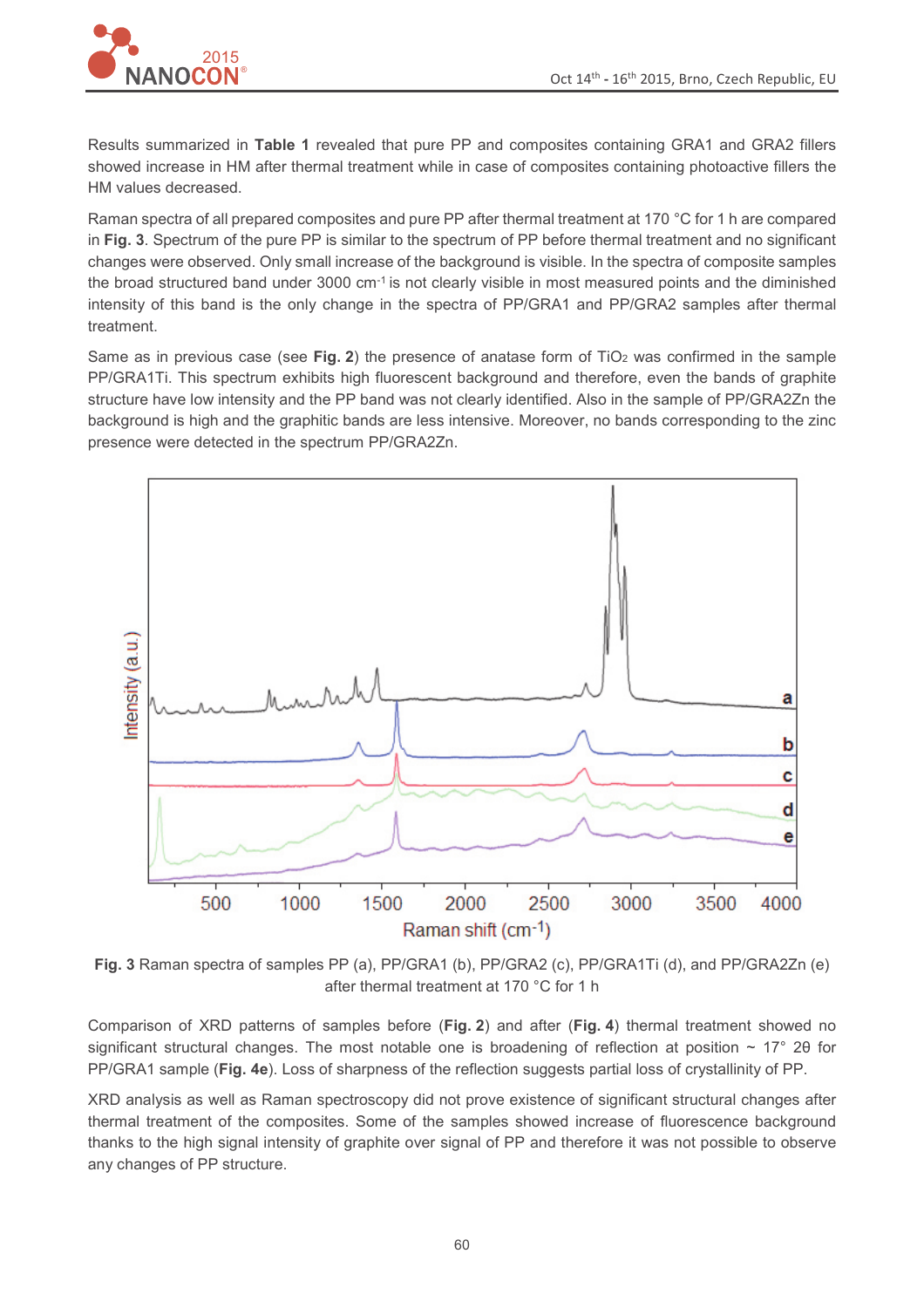



**Fig. 4** XRD pattern of samples PP (a), PP/GRA2Zn (b), PP/GRA1Ti (c), PP/GRA2 (d), and PP/GRA1 (e) after thermal treatment at 170 °C for 1 h. 1 - α-polypropylene, 2 - graphite, 3 - ZnO, 4 - TiO<sub>2</sub>

# **4. CONCLUSIONS**

Polypropylene-based composites containing grinded and natural graphite either in pure state or functionalized by TiO2 and ZnO nanoparticles were successfully prepared and their thermal stability was tested by heating at 170 °C for 1 h. While in case of pure polypropylene and composites with grinded and natural graphite fillers the Martens hardness increased after thermal treatment, in case of composites containing graphite fillers functionalized by  $TiO<sub>2</sub>$  and ZnO nanoparticles the opposite trend was observed. X-ray diffraction analysis and Raman spectroscopy showed no significant structural changes after thermal treatment. Therefore, it can be concluded that temperature 170 °C applied for 1 h caused structural changes on the surface of samples but not in the whole volume. Taking this into consideration, the prepared composites can be recommended for applications where the working temperatures is lower than 170 °C or the exposition time to temperature 170 °C is shorter than 1 hour.

## **ACKNOWLEDGEMENTS**

*This work was supported by the IT4Innovations Centre of Excellence project (CZ.1.05/1.1.00/02.0070), funded by the European Regional Development Fund and the national budget of the Czech Republic via the Research and Development for Innovations Operational Programme, as well as Czech Ministry of Education, Youth and Sports via the project Large Research, Development and Innovations Infrastructures (LM2011033). Financial support of Ministry of Education, Youth and Sports of the Czech Republic within the projects LH 12184 and SP2015/50 is also gratefully acknowledged. Authors thank Xiaofeng Xie and Weiwei Li from Tsinghua University, Beijing, China, for preparation of samples.* 

### **REFERENCES**

- [1] HEOA, S.I., OHA, K.S., YUN J.C., JUNG, S.H., YANG, Y.C., HANA, K.S. Development of preform moulding technique using expanded graphite for proton exchange membrane fuel cell bipolar plates. Journal of Power Sources, Vol. 171, No. 2, 2007, pp. 396**-**403.
- [2] INUWA, I.M., HASSAN, A., WANG, D.-Y., SAMSUDIN, S.A., MOHAMAD HAAFIZ, M.K., WONG, S.L., JAWAID, M. Influence of exfoliated graphite nanoplatelets on the flammability and thermal properties of polyethylene terephthalate/polypropylene nanocomposites. Polymer Degradation and Stability, Vol. 110, 2014, pp.137-148.